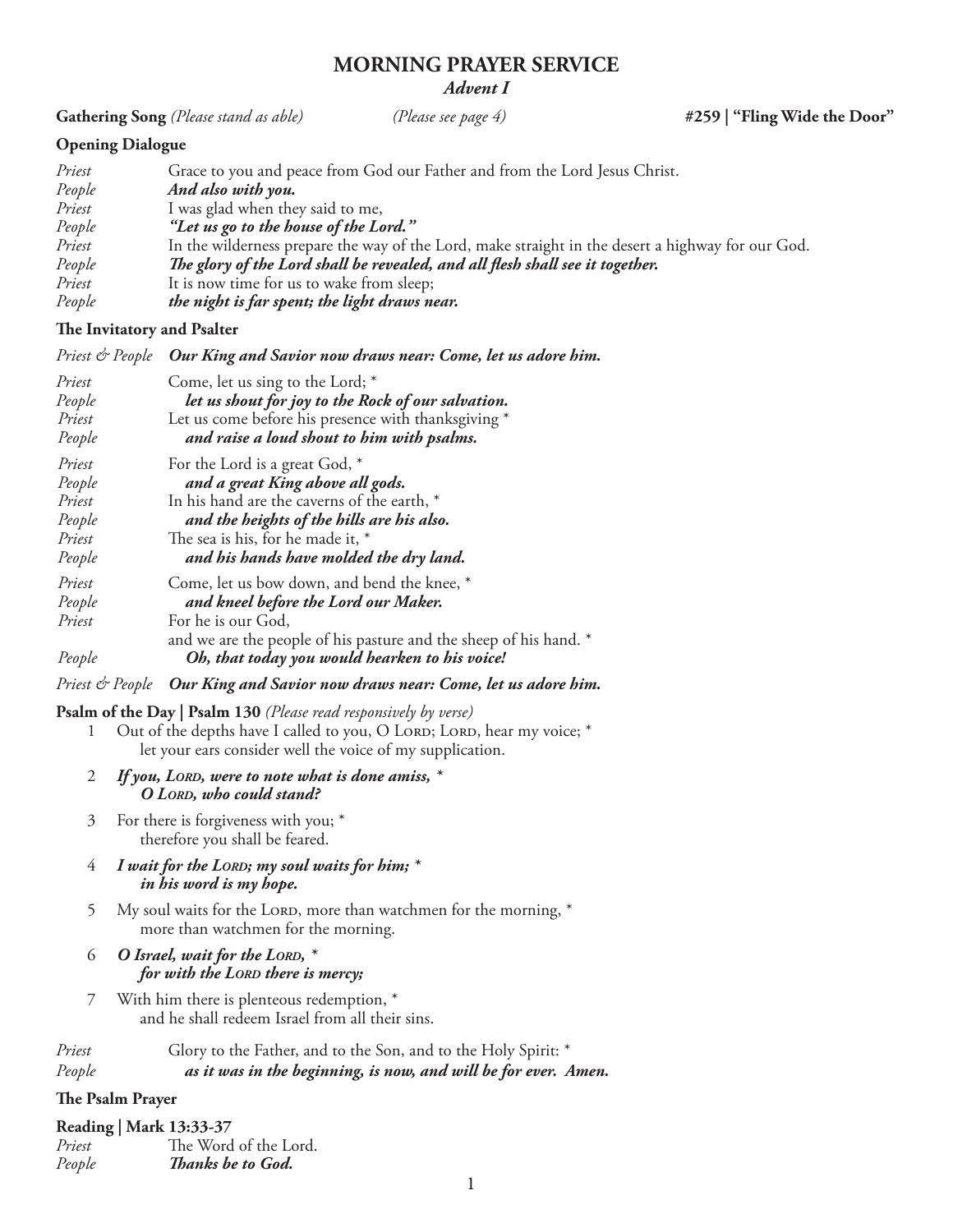#### **Reflection**

Advent Week 1 | Watch!

**Gospel Canticle** *(Please stand as able)*

*Priest* Long ago God spoke to our ancestors in many and various ways by the prophets, *People but in these last days God has spoken to us by the Son.*



 *Words:* Latin, 10th cent.; tr. Percy Dearmer (1876 - 1936)  *Music: Christe sanctorum* Melody from Antiphoner, (1681)

#### **Prayers**

| Priest | The Lord be with you. |
|--------|-----------------------|
| People | And also with you.    |
| Priest | Let us pray.          |

#### **The Lord's Prayer**

*Our Father, who art in heaven, hallowed be thy Name, thy kingdom come, thy will be done, on earth as it is in heaven. Give us this day our daily bread. And forgive us our trespasses, as we forgive those who trespass against us. And lead us not into temptation, but deliver us from evil. For thine is the kingdom, and the power, and the glory, for ever and ever. Amen.* Vercicle Save your people, Lord, and bless your inheritance;

| Response | Govern them and uphold them, now and always. |
|----------|----------------------------------------------|
| Vercicle | Day by day we bless you;                     |
| Response | We praise your name for ever.                |
| Vercicle | Lord, keep us from all sin today;            |
| Response | Have mercy upon us, Lord, have mercy.        |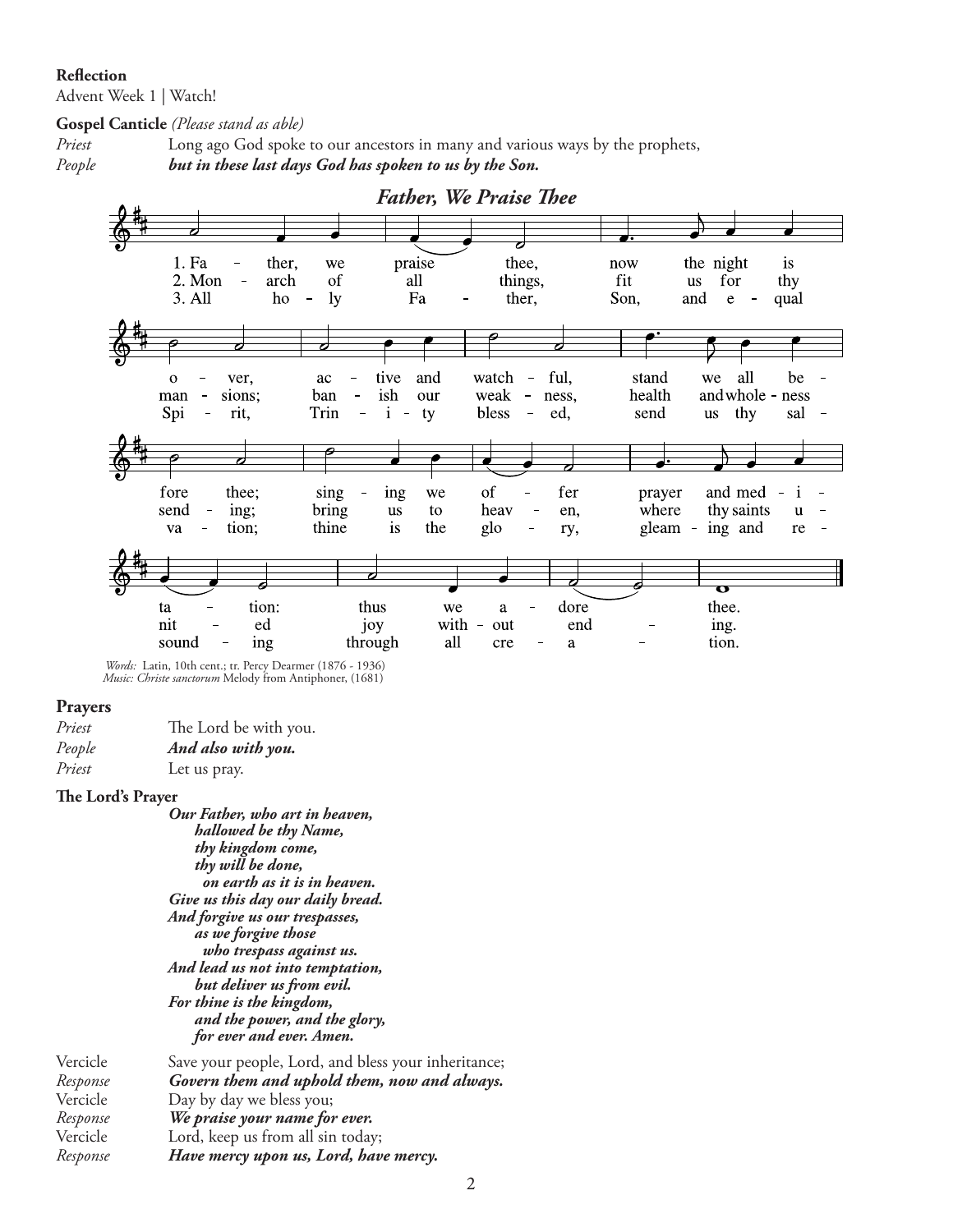Vercicle Lord, show us your love and mercy; *Response**For we put our trust in you.*  Vercicle In you, Lord, is our hope; *Response**And we shall never hope in vain.*

# **The Collect for the Day**

# **A Collect for the Renewal of Life**

O God, the King eternal, whose light divides the day from the night and turns the shadow of death into the morning: Drive far from us all wrong desires, incline our hearts to keep your law, and guide our feet into the way of peace; that, having done your will with cheerfulness during the day, we may, when night comes, rejoice to give you thanks; through Jesus Christ our Lord. *Amen.*

## **A Collect for Grace**

| People | Lord God, almighty and everlasting Father,     |
|--------|------------------------------------------------|
|        | you have brought us in safety to this new day: |
|        | Preserve us with your mighty power,            |
|        | that we may not fall into sin,                 |
|        | nor be overcome by adversity;                  |
|        | and in all we do,                              |
|        | direct us to the fulfilling of your purpose;   |
|        | through Jesus Christ our Lord. Amen.           |
|        |                                                |

### **Blessing**

| Priest | Let us bless the Lord.                                                                                 |
|--------|--------------------------------------------------------------------------------------------------------|
| People | <i>Thanks be to God.</i>                                                                               |
| Priest | May the God of hope fill you with all joy and peace in believing through the power of the Holy Spirit. |
| People | Amen.                                                                                                  |
|        |                                                                                                        |

## **Sending Song**



*The Episcopal Church of St. John the Baptist subscribes to an all copyright release covering all content in this bulletin from One License with license No. A-727355.*

*The Rev. Thomas M. White, Rector J. Edwin Stout, Acolyte Scott Kresge, Organist/Videography/Streaming Robert Freeman, Cantor/Soloist*